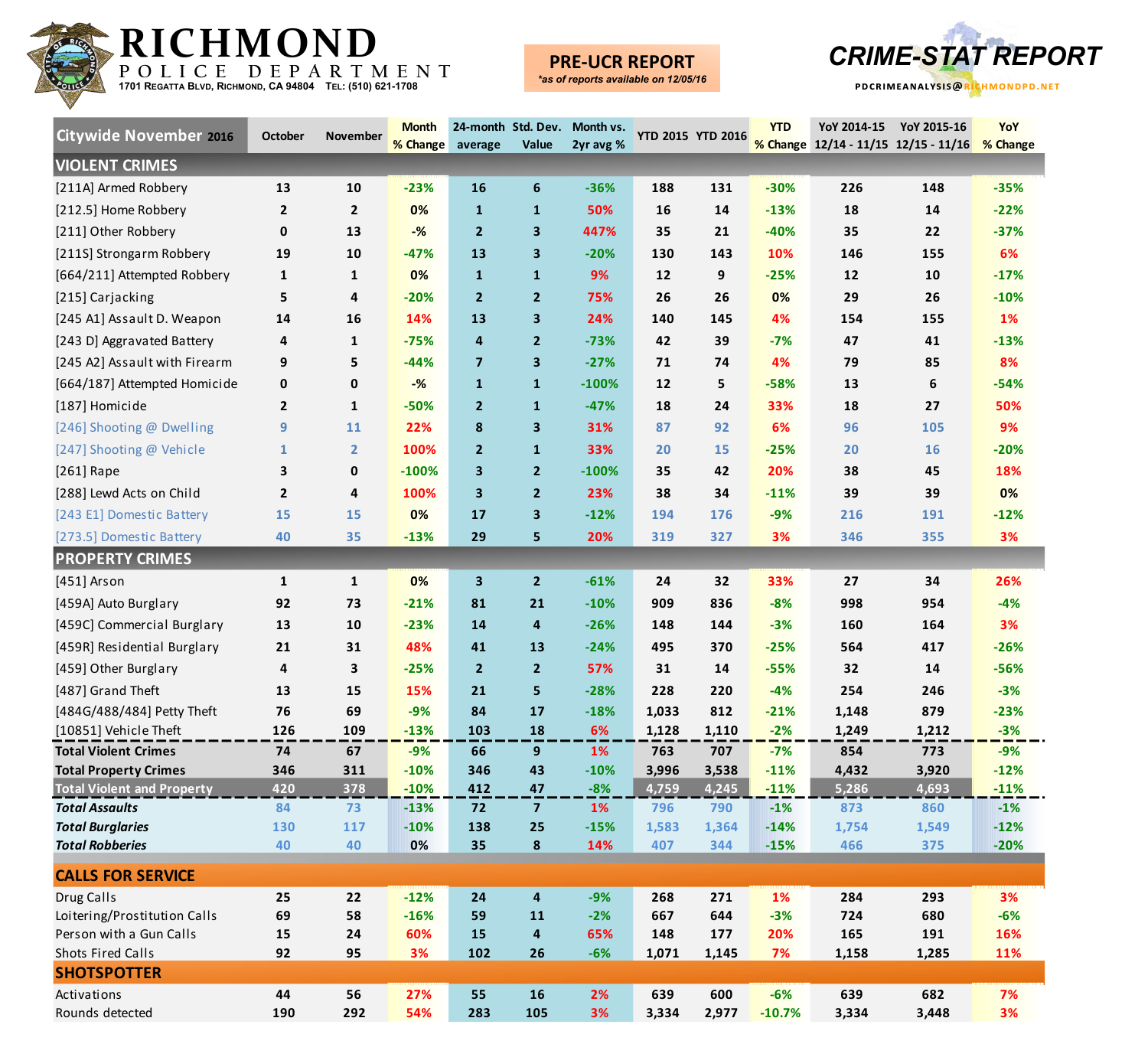

## **PRE-UCR REPORT**



| <b>Citywide</b>                                             | <b>October</b> | <b>November</b>         | <b>Month</b><br>Change | 24-month<br>average | Std. Dev.<br>Value      | Month vs.<br>2yr avg | <b>YTD 2015</b> | <b>YTD 2016</b> | <b>YTD</b><br><b>Change</b> |                 | YoY 2014-15 YoY 2015-16<br>12/14-11/15 12/15-11/16 | YoY<br>% Change |
|-------------------------------------------------------------|----------------|-------------------------|------------------------|---------------------|-------------------------|----------------------|-----------------|-----------------|-----------------------------|-----------------|----------------------------------------------------|-----------------|
| <b>ARRESTS</b>                                              |                |                         |                        |                     |                         |                      |                 |                 |                             |                 |                                                    |                 |
| <b>Adult Arrests</b>                                        | 171            | 111                     | $-35%$                 | 168                 | 29                      | $-34%$               | 2,068           | 1,779           | $-14%$                      | 2,261           | 1,779                                              | $-21%$          |
| Juvenile Arrests                                            | 9              | 16                      | 78%                    | 9                   | 5 <sup>1</sup>          | 78%                  | 113             | 101             | $-11%$                      | 121             | 101                                                | $-17%$          |
| <b>Felony Arrests</b>                                       | 82             | 43                      | $-48%$                 | 68                  | 15                      | $-37%$               | 824             | 747             | $-9%$                       | 894             | 747                                                | $-16%$          |
| Misdemeanor Arrests                                         | 65             | 51                      | $-22%$                 | 69                  | 14                      | $-26%$               | 874             | 692             | $-21%$                      | 956             | 692                                                | $-28%$          |
| <b>Turned Over</b>                                          | 33             | 33                      | 0%                     | 41                  | 10                      | $-20%$               | 483             | 441             | $-9%$                       | 532             | 441                                                | $-17%$          |
| Arrestees Booked                                            | 175            | 119                     | $-32%$                 | 172                 | 29                      | $-31%$               | 2,133           | 1,813           | $-15%$                      | 2,321           | 1,813                                              | $-22%$          |
| Arrestees Cited                                             | 3              | $\overline{\mathbf{z}}$ | 133%                   | 4                   | $\overline{\mathbf{3}}$ | 75%                  | 40              | 47              | 18%                         | 51              | 47                                                 | $-8%$           |
| Arrestees 849ed                                             | $\mathbf{2}$   | ${\bf 1}$               | $-50%$                 | $\mathbf{1}$        | $\mathbf{1}$            | 0%                   | 8               | 20              | 150%                        | 10              | 20                                                 | 100%            |
| <b>Total Arrests</b>                                        | 180            | 127                     | $-29%$                 | 178                 | 29                      | $-29%$               | 2,181           | 1,880           | $-14%$                      | 2,382           | 1,880                                              | $-21%$          |
| <b>COMMUNICATIONS</b>                                       |                |                         |                        |                     |                         |                      |                 |                 |                             |                 |                                                    |                 |
| 911 Calls                                                   | 2,091          | 2,037                   | $-3%$                  | 1,932               | 132                     | 5%                   | 20,947          | 21,756          | 4%                          | 22,854          | 23,510                                             | 3%              |
| Other Incoming Calls                                        | 6,305          | 5,993                   | $-5%$                  | 6,670               | 577                     | $-10%$               | 76,003          | 71,342          | $-6%$                       | 82,835          | 77,234                                             | $-7%$           |
| <b>Total Calls</b>                                          | 8,396          | 8,030                   | $-4%$                  | 8,601               | 554                     | $-7%$                | 96,950          | 93,098          | $-4%$                       | 105,689         | 100,744                                            | $-5%$           |
| Calls Routed to Patrol                                      | 5,532          | 5,440                   | $-1.7%$                | 5,571               | 399                     | $-2%$                | 61,294          | 61,584          | 0%                          | 66,688          | 67,020                                             | 0%              |
| Officer-Initiated Calls                                     | 2,864          | 2,590                   | $-9.6%$                | 3,030               | 641                     | $-15%$               | 35,656          | 31,514          | $-12%$                      | 39,001          | 33,724                                             | $-14%$          |
| <b>Total Patrol Calls</b>                                   | 8,396          | 8,030                   | $-4.4%$                | 8,601               | 554                     | $-7%$                | 96,950          | 93,098          | $-4%$                       | 105,689         | 100,744                                            | $-5%$           |
| % Officer-Initiated Calls                                   | 34%            | 32%                     | $-5%$                  | 35%                 |                         | $-8%$                | 37%             | 34%             | $-8%$                       | 37%             | 33%                                                | $-3%$           |
| <b>CALL VOLUME</b>                                          |                |                         |                        |                     |                         |                      |                 |                 |                             |                 |                                                    |                 |
| Priority 1 (P1) Calls                                       | 153            | 154                     | 1%                     | 146                 | 17                      | 5%                   | 1,529           | 1,830           | 20%                         | 1,678           | 1,830                                              | 9%              |
| Priority 2 (P2) Calls                                       | 2,664          | 2,614                   | $-2%$                  | 2,580               | 201                     | 1%                   | 27,783          | 31,620          | 14%                         | 30,294          | 31,620                                             | 4%              |
| Priority 3 (P3) Calls                                       | 2,532          | 2,532                   | 0%                     | 2,470               | 222                     | 3%                   | 26,725          | 30,300          | 13%                         | 28,974          | 30,300                                             | 5%              |
| <b>AVERAGE OF MEDIAN RESPONSE TIME (in minutes:seconds)</b> |                |                         |                        |                     |                         |                      |                 |                 |                             |                 |                                                    |                 |
| P1 Median Reponse Time                                      | 06:02          | 05:52                   | $-3%$                  | 05:55               | 00:29                   | $-1%$                | 05:50           | 05:59           | 3%                          | 05:48           | 06:01                                              | 4%              |
| P2 Median Response Time                                     | 11:42          | 10:57                   | $-6%$                  | 10:41               | 00:46                   | 3%                   | 10:33           | 10:54           | 3%                          | 10:29           | 10:53                                              | 4%              |
| P3 Median Response Time                                     | 08:02          | 07:39                   | $-5%$                  | 08:02               | 01:23                   | $-5%$                | 08:30           | 07:28           | $-12%$                      | 08:20           | 07:44                                              | $-7%$           |
| <b>Crime Rate by Population</b>                             | Oct            | <b>Nov</b>              | <b>Change</b>          |                     |                         |                      | <b>YTD 2015</b> | <b>YTD 2016</b> | <b>YTD%</b>                 | <b>YoY Prev</b> | <b>YoY Curr</b>                                    | YoY %           |
| Population size                                             | 109,716        | 109,716                 | 0%                     |                     |                         |                      | 108,565         | 109,716         | 1%                          | 108,565         | 109,716                                            | 1%              |
| Violent Crime per Capita                                    | 67.45          | 61.07                   | $-9%$                  |                     |                         |                      | 702.8           | 644.4           | $-8%$                       | 786.6           | 712.0                                              | $-9%$           |
| Property Crime per Capita                                   | 315.4          | 283.5                   | $-10%$                 |                     |                         |                      | 3680.7          | 3224.7          | $-12%$                      | 4082.3          | 704.5                                              | $-83%$          |
| Total UCR per Capita                                        | 382.8          | 344.5                   | $-10%$                 |                     |                         |                      | 4383.5          | 3869.1          | $-12%$                      | 4869.0          | 4277.4                                             | $-12%$          |
| Assaults per Capita                                         | 76.6           | 66.5                    | $-13%$                 |                     |                         |                      | 733.2           | 720.0           | $-2%$                       | 804.1           | 783.8                                              | $-3%$           |
| Burglary per Capita                                         | 118.5          | 106.6                   | $-10%$                 |                     |                         |                      | 1458.1          | 1243.2          | $-15%$                      | 1615.6          | 1411.8                                             | $-13%$          |
| Robbery per Capita                                          | 36.5           | 36.5                    | 0%                     |                     |                         |                      | 374.9           | 313.5           | $-16%$                      | 429.2           | 341.8                                              | $-20%$          |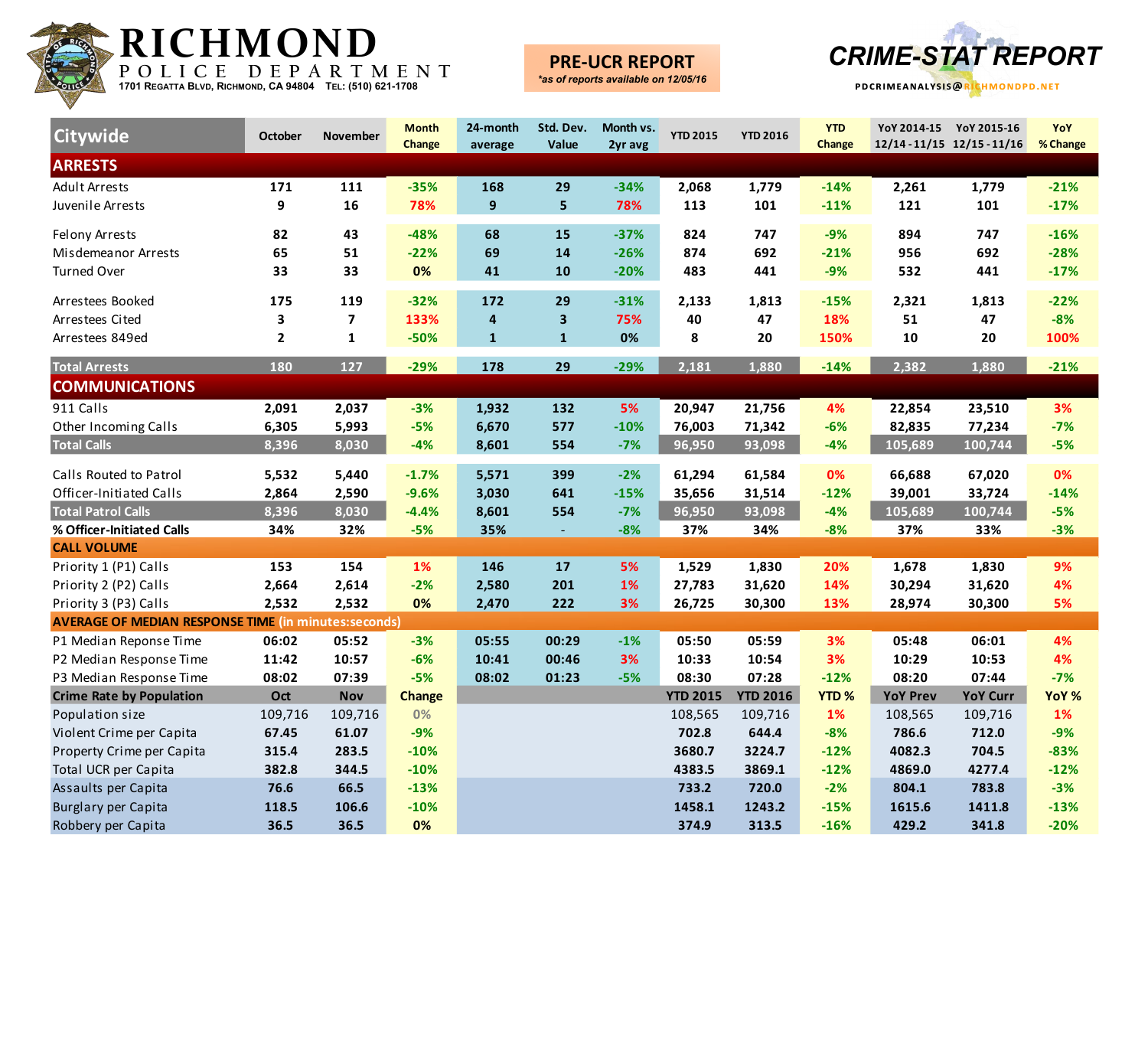



#### *Percentage Change Citywide — Total Violent and Property Crime*

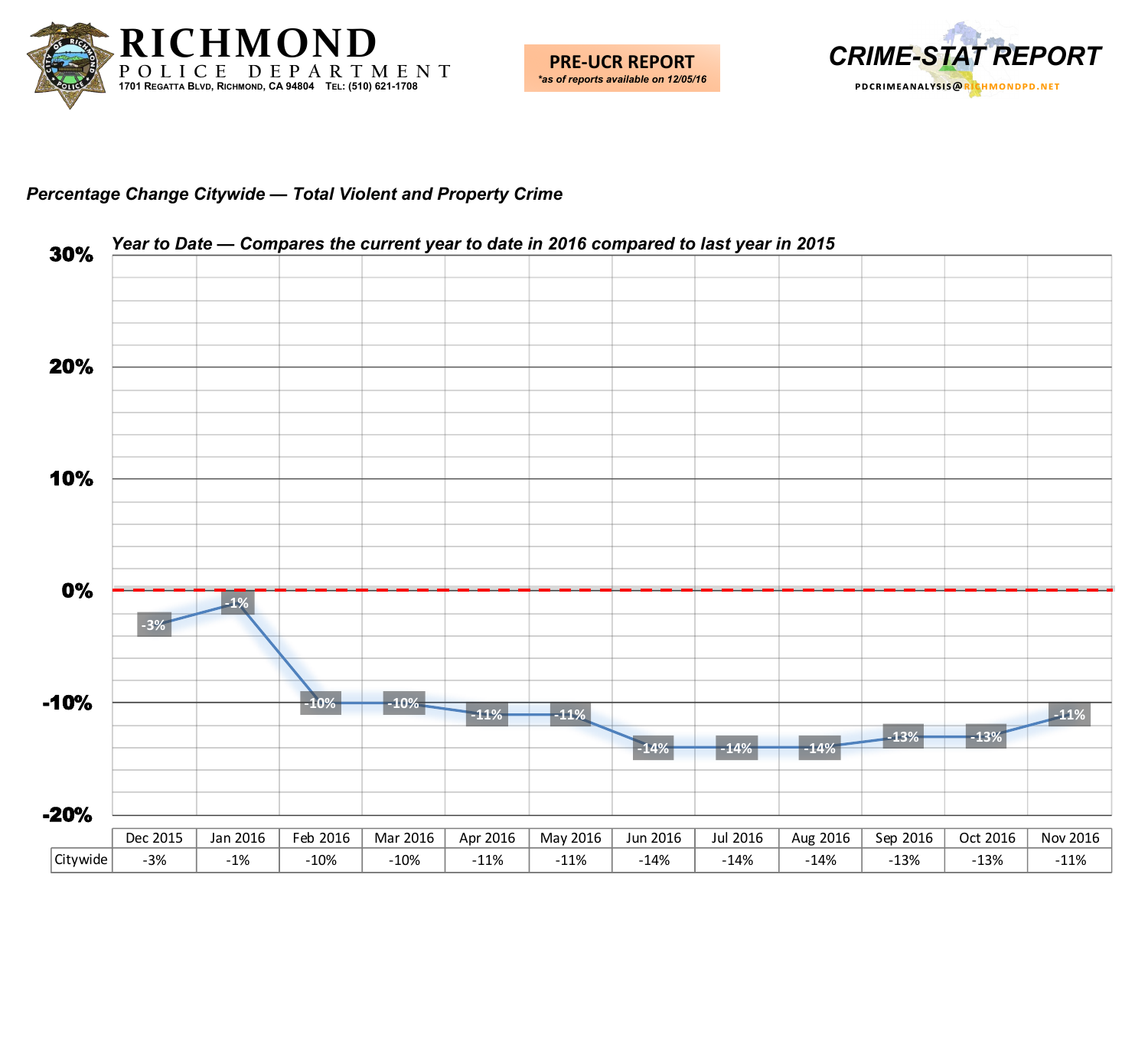



#### *Percentage Change Citywide — Total Violent and Property Crime*

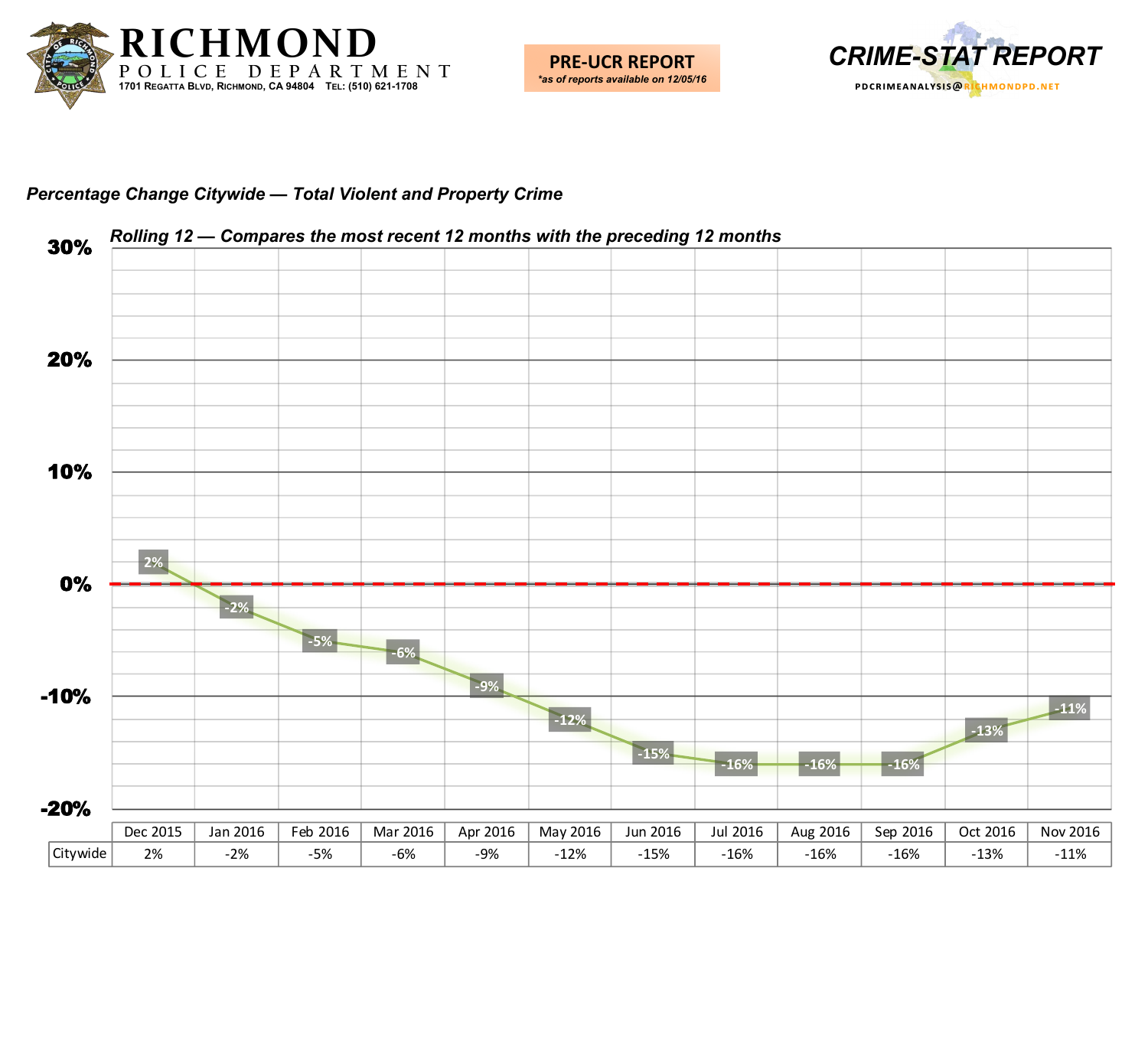



### *Percentage Change by District — Total Violent and Property Crime*



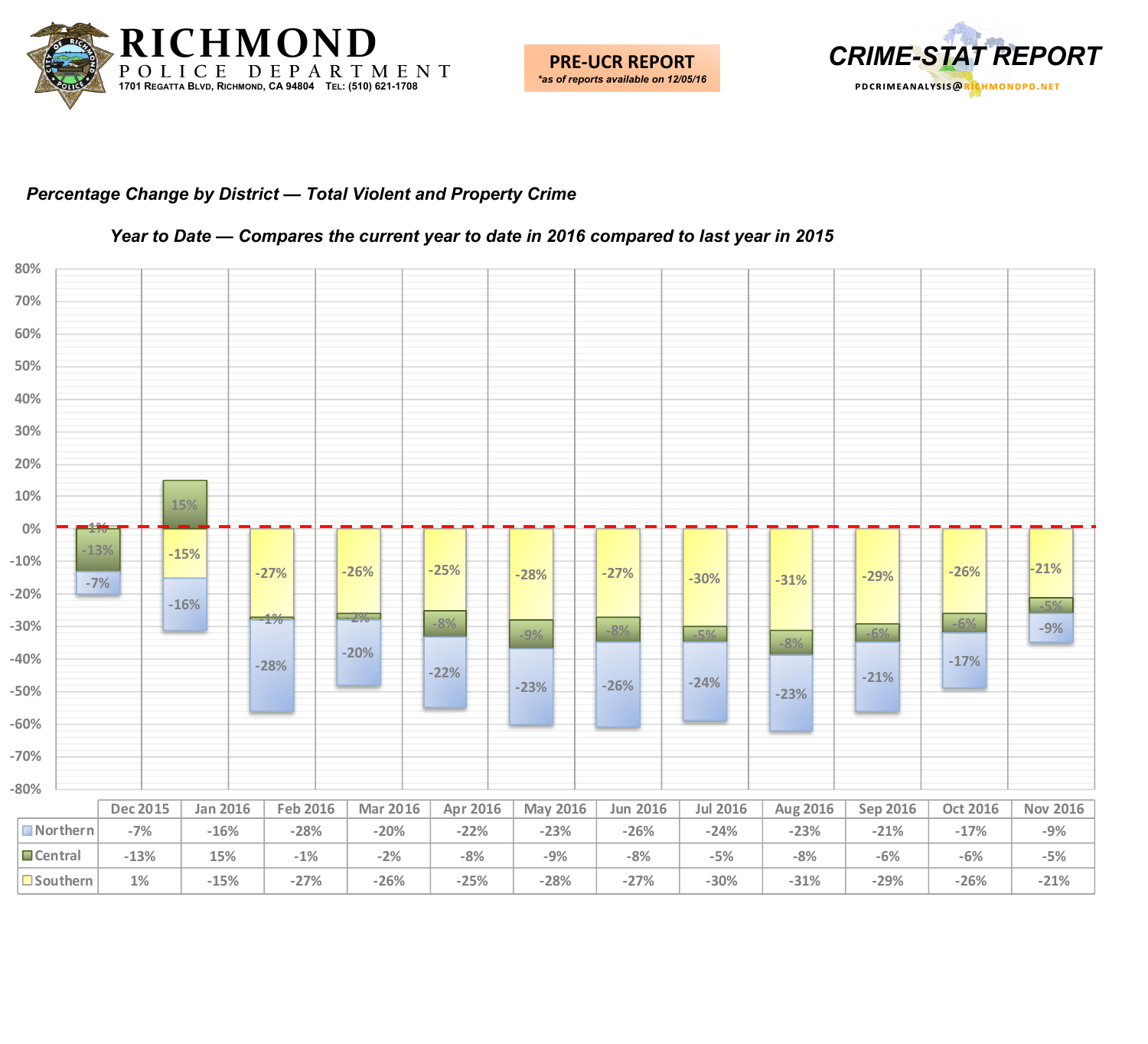



### *Percentage Change by District — Total Violent and Property Crime*



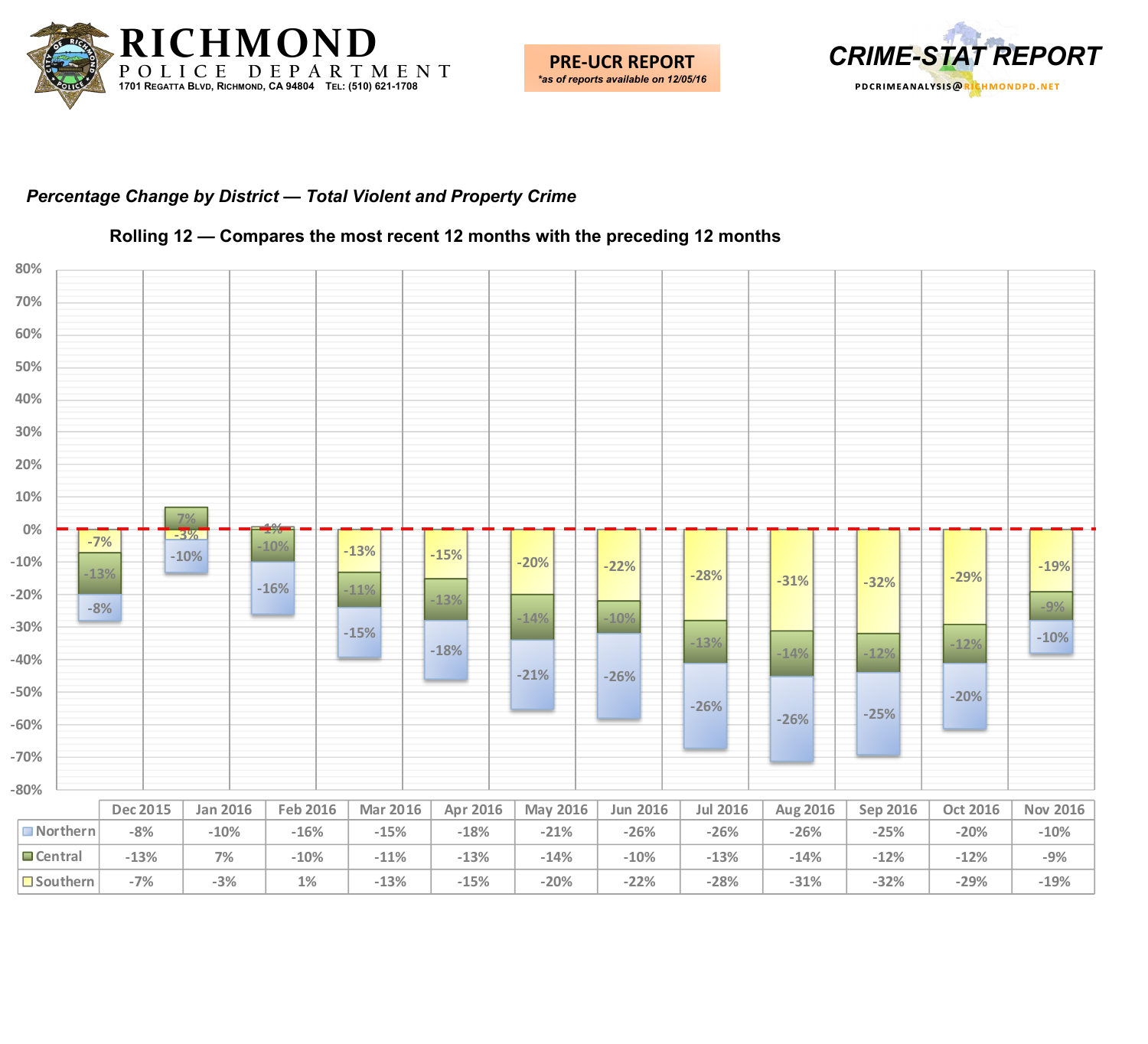![](_page_6_Picture_0.jpeg)

![](_page_6_Picture_1.jpeg)

![](_page_6_Picture_2.jpeg)

*Crime Rate Progress - comparison with other major cities*

## **Violent Crime Rate per 100,000 by California City Full Year 2014-2015**

![](_page_6_Figure_5.jpeg)

■ 2014 ■ 2015

2016 RPD data is calculated internally from New World interface. All 2014-2015 data are calculated and derived from FBI & Department of Justice documents [https://en.wikipedia.org/wiki/List\\_of\\_United\\_States\\_cities\\_by\\_crime\\_rate\\_\(2014\)](https://en.wikipedia.org/wiki/List_of_United_States_cities_by_crime_rate_(2014))

The Wikipedia link has calculated crime rates per other major cities in the US with populations over 250,000, using the same calculation formats (See column 4, Violent Crime and column 9, Property Crime)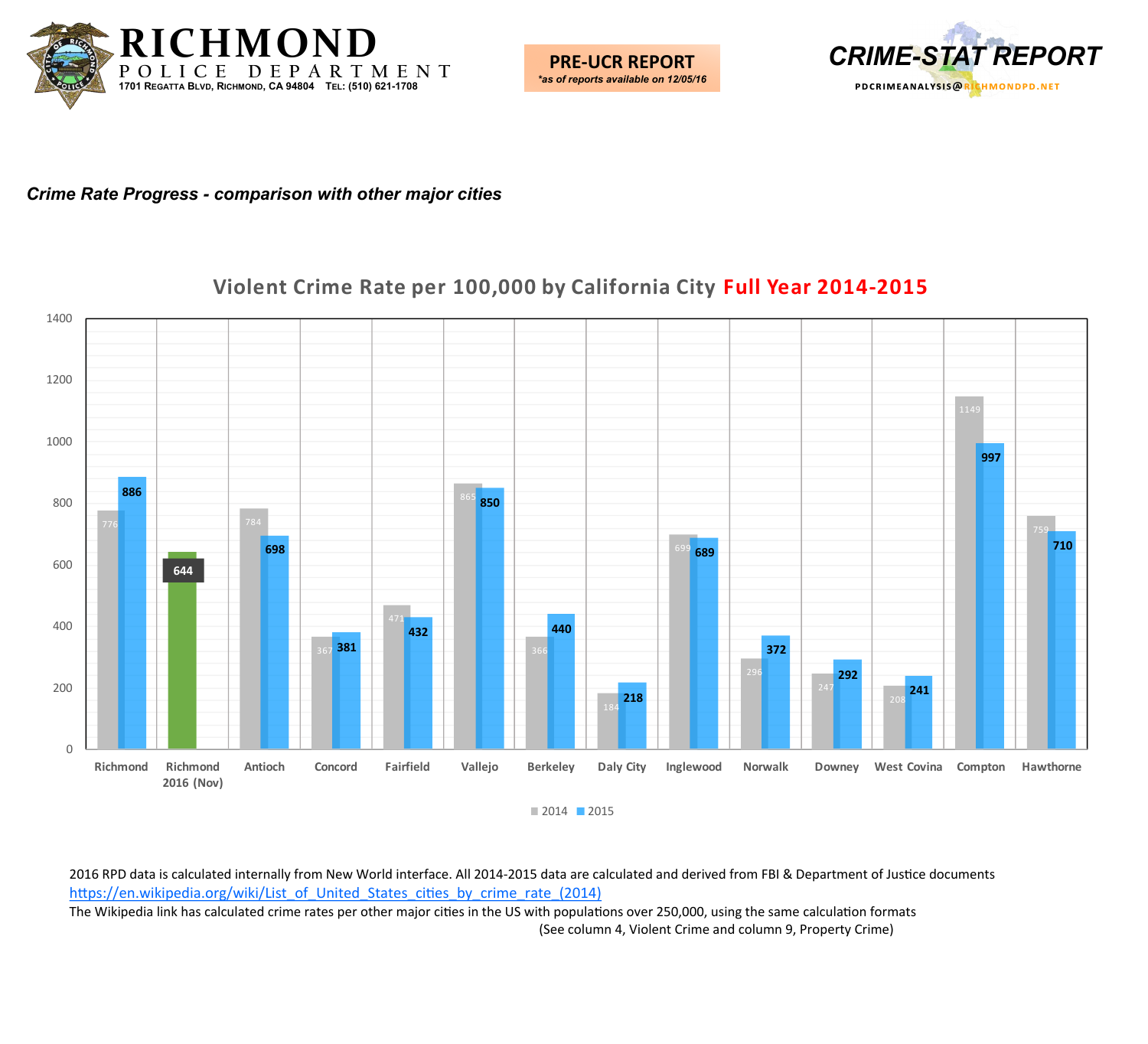![](_page_7_Picture_0.jpeg)

![](_page_7_Picture_1.jpeg)

![](_page_7_Picture_2.jpeg)

#### *Crime Rate Progress - comparison with other major cities*

## **Property Crime Rate per 100,000 by California City Full Year 2014-2015**

![](_page_7_Figure_5.jpeg)

2016 RPD data is calculated internally from New World interface. All 2014-2015 data are calculated and derived from FBI & Department of Justice documents [https://en.wikipedia.org/wiki/List\\_of\\_United\\_States\\_cities\\_by\\_crime\\_rate\\_\(2014\)](https://en.wikipedia.org/wiki/List_of_United_States_cities_by_crime_rate_(2014))

The Wikipedia link has calculated crime rates per other major cities in the US with populations over 250,000, using the same calculation formats (See column 4, Violent Crime and column 9, Property Crime)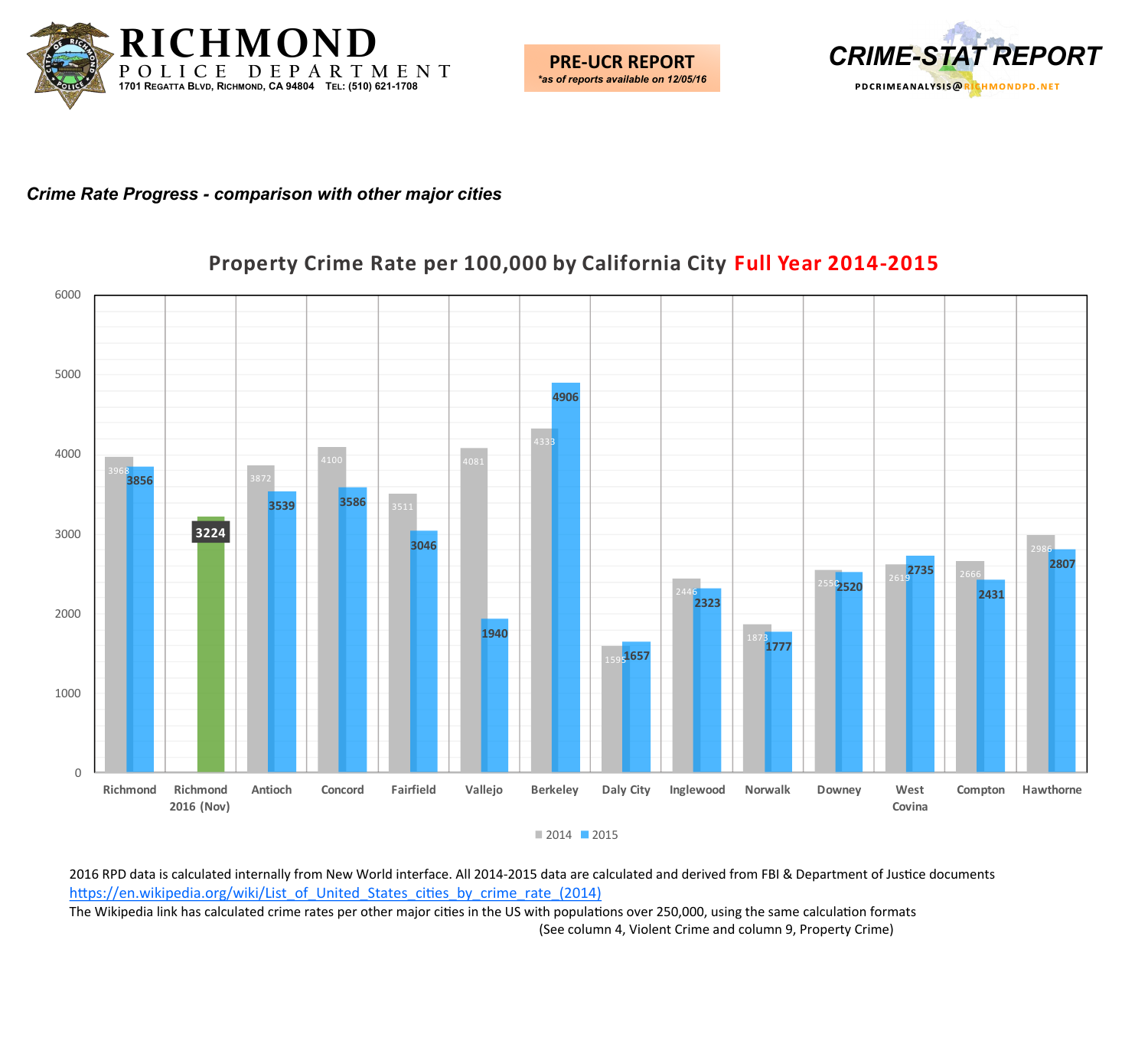![](_page_8_Picture_0.jpeg)

## **PRE-UCR REPORT**

![](_page_8_Picture_4.jpeg)

| <b>Southern</b>                                     | October            | <b>November</b>        | <b>Month</b><br>% Change | average                 | Value                         | 24-month Std. Dev. Month vs.<br>2yr avg | <b>YTD 2015 YTD 2016</b> |                | <b>YTD</b>      | YoY 2014-15<br>% Change 12/14 - 11/15 12/15 - 11/16 % Change | YoY 2015-16             | <b>YoY</b>       |
|-----------------------------------------------------|--------------------|------------------------|--------------------------|-------------------------|-------------------------------|-----------------------------------------|--------------------------|----------------|-----------------|--------------------------------------------------------------|-------------------------|------------------|
| <b>VIOLENT CRIMES</b>                               |                    |                        |                          |                         |                               |                                         |                          |                |                 |                                                              |                         |                  |
| [211A] Armed Robbery                                | 6                  | $\mathbf{1}$           | $-83%$                   | 4                       | 3                             | $-74%$                                  | 32                       | 42             | 31%             | 46                                                           | 47                      | 2%               |
| [212.5] Home Robbery                                | $\mathbf 0$        | $\mathbf{0}$           | $-%$                     | $\mathbf 0$             | $\mathbf{1}$                  | $-100%$                                 | 4                        | $\overline{2}$ | $-50%$          | 5                                                            | $\overline{2}$          | $-60%$           |
| [211] Other Robbery                                 | $\mathbf 0$        | $\mathbf{0}$           | $-%$                     | $\mathbf{1}$            | $\mathbf{1}$                  | $-100%$                                 | 12                       | 1              | $-92%$          | $12$                                                         | $\mathbf{1}$            | $-92%$           |
| [211S] Strongarm Robbery                            | $\mathbf{1}$       | 5                      | 400%                     | $\overline{\mathbf{3}}$ | $\overline{2}$                | 50%                                     | 38                       | 37             | $-3%$           | 40                                                           | 40                      | 0%               |
| [664/211] Attempted Robbery                         | $\mathbf 0$        | 0                      | $-%$                     | $\mathbf 0$             | $\mathbf 0$                   | $-100%$                                 | $\overline{2}$           | $\overline{2}$ | 0%              | $\overline{2}$                                               | $\overline{2}$          | 0%               |
| [215] Carjacking                                    | $\mathbf{1}$       | $\mathbf{1}$           | 0%                       | $\mathbf 0$             | $\mathbf{1}$                  | 140%                                    | 5                        | 4              | $-20%$          | 6                                                            | 4                       | $-33%$           |
| [245 A1] Assault D. Weapon                          | 3                  | 3                      | 0%                       | $\overline{\mathbf{3}}$ | $\overline{2}$                | $-10%$                                  | 42                       | 31             | $-26%$          | 43                                                           | 37                      | $-14%$           |
| [243 D] Aggravated Battery                          | $\mathbf{1}$       | 0                      | $-100%$                  | $\mathbf{1}$            | $\mathbf{1}$                  | $-100%$                                 | 13                       | 6              | $-54%$          | 14                                                           | $\overline{\mathbf{z}}$ | $-50%$           |
| [245 A2] Assault with Firearm                       | 4                  | 3                      | $-25%$                   | $\overline{\mathbf{3}}$ | $\mathbf{1}$                  | 16%                                     | 24                       | 31             | 29%             | 27                                                           | 35                      | 30%              |
| [664/187] Attempted Homicide                        | $\mathbf{0}$       | 0                      | $-%$                     | $\mathbf 0$             | $\mathbf{1}$                  | $-100%$                                 | $\overline{4}$           | 3              | $-25%$          | 4                                                            | 3                       | $-25%$           |
| [187] Homicide                                      | $\mathbf 0$        | $\mathbf{1}$           | $-%$                     | $\mathbf{1}$            | $\mathbf{1}$                  | 20%                                     | 6                        | $12$           | 100%            | 6                                                            | 14                      | 133%             |
| [246] Shooting @ Dwelling                           | 3                  | $\overline{2}$         | $-33%$                   | $\overline{2}$          | $\overline{2}$                | $-19%$                                  | 33                       | 21             | $-36%$          | 34                                                           | 25                      | $-26%$           |
| [247] Shooting @ Vehicle                            | $\bf{0}$           | 0                      | $-%$                     | $\mathbf 0$             | $\mathbf{0}$                  | $-100%$                                 | $\mathbf{1}$             | 4              | 300%            | $\mathbf{1}$                                                 | 5                       | 400%             |
| [261] Rape                                          | $\mathbf{0}$       | $\mathbf{0}$           | $-%$                     | $\mathbf{1}$            | $\mathbf{1}$                  | $-100%$                                 | 8                        | 11             | 38%             | 9                                                            | 13                      | 44%              |
| [288] Lewd Acts on Child                            | $\mathbf 0$        | $\mathbf 0$            | $-%$                     | $\mathbf{1}$            | $\mathbf{1}$                  | $-100%$                                 | 12                       | 6              | $-50%$          | $12$                                                         | 9                       | $-25%$           |
| [243 E1] Domestic Battery                           | $\overline{2}$     | 6                      | 200%                     | 5                       | $\overline{2}$                | 31%                                     | 56                       | 46             | $-18%$          | 59                                                           | 51                      | $-14%$           |
| [273.5] Domestic Battery                            | 12                 | 6                      | $-50%$                   | 8                       | 3                             | $-29%$                                  | 100                      | 83             | $-17%$          | 108                                                          | 94                      | $-13%$           |
| <b>PROPERTY CRIMES</b>                              |                    |                        |                          |                         |                               |                                         |                          |                |                 |                                                              |                         |                  |
| [451] Arson                                         | $\mathbf{0}$       | $\mathbf{0}$           | $-%$                     | $\mathbf{1}$            | $\mathbf{1}$                  | $-100%$                                 | 10                       | 8              | $-20%$          | 10                                                           | 10                      | 0%               |
| [459A] Auto Burglary                                | 31                 | 30                     | $-3%$                    | 32                      | 12                            | $-7%$                                   | 390                      | 307            | $-21%$          | 423                                                          | 353                     | $-17%$           |
| [459C] Commercial Burglary                          | 4                  | 5                      | 25%                      | 4                       | $\overline{2}$                | 41%                                     | 43                       | 37             | $-14%$          | 45                                                           | 40                      | $-11%$           |
| [459R] Residential Burglary                         | 4                  | 8                      | 100%                     | 11                      | $\overline{\mathbf{z}}$       | $-30%$                                  | 164                      | 69             | $-58%$          | 191                                                          | 82                      | $-57%$           |
| [459] Other Burglary                                | $\overline{2}$     | 0                      | $-100%$                  | $\mathbf{1}$            | $\mathbf{1}$                  | $-100%$                                 | 12                       | 4              | $-67%$          | $12$                                                         | 4                       | $-67%$           |
| [487] Grand Theft                                   | $\mathbf{1}$       | 5                      | 400%                     | 6                       | 3                             | $-9%$                                   | 66                       | 52             | $-21%$          | 70                                                           | 62                      | $-11%$           |
| [484G/488/484] Petty Theft                          | 16                 | 21                     | 31%                      | 24                      | $\boldsymbol{6}$              | $-13%$                                  | 290                      | 230            | $-21%$          | 332                                                          | 250                     | $-25%$           |
| [10851] Vehicle Theft                               | 27                 | 30                     | 11%                      | 25                      | $\overline{7}$                | 20%                                     | 278                      | 261            | $-6%$           | 309                                                          | 291                     | $-6%$            |
| <b>Total Violent Crimes</b>                         | 16                 | 14                     | $-13%$                   | 18                      | 5                             | $-20%$                                  | 202                      | 188            | $-7%$           | 226                                                          | 214                     | $-5%$            |
| <b>Total Property Crimes</b>                        | 85                 | 99                     | <b>16%</b>               | <b>101</b>              | 24                            | $-2%$                                   | 1,253                    | 968            | $-23%$          | 1,392                                                        | 1,092                   | $-22%$           |
| <b>Total Violent and Property</b>                   | 101                | 113                    | 12%                      | 118                     | 27                            | $-4%$                                   | 1,455                    | 1,156          | $-21%$          | 1,618                                                        | 1,306                   | $-19%$           |
| <b>Total Assaults</b>                               | 22                 | 19                     | $-14%$                   | 21                      | 4                             | $-9%$                                   | 245                      | 212            | $-13%$          | 261                                                          | 241                     | $-8%$            |
| <b>Total Burglaries</b><br><b>Total Robberies</b>   | 41<br>8            | 43<br>$\overline{7}$   | 5%<br>$-13%$             | 48<br>9                 | 15<br>$\overline{\mathbf{4}}$ | $-10%$<br>$-19%$                        | 609<br>93                | 417<br>88      | $-32%$<br>$-5%$ | 671<br>111                                                   | 479<br>96               | $-29%$<br>$-14%$ |
|                                                     |                    |                        |                          |                         |                               |                                         |                          |                |                 |                                                              |                         |                  |
| <b>CALLS FOR SERVICE</b>                            |                    |                        |                          |                         |                               |                                         |                          |                |                 |                                                              |                         |                  |
| <b>Drug Calls</b>                                   | 4                  | $\pmb{8}$              | 100%                     | $\overline{\mathbf{z}}$ | $\overline{\mathbf{3}}$       | 19%                                     | ${\bf 71}$               | 76             | 7%              | 78                                                           | 83                      | 6%               |
| Loitering/Prostitution Calls                        | 21                 | 22                     | 5%                       | 23                      | $\overline{\mathbf{z}}$       | $-5%$                                   | 271                      | 237            | $-13%$          | 305                                                          | 251                     | $-18%$           |
| Person with a Gun Calls<br><b>Shots Fired Calls</b> | $\mathbf{2}$<br>29 | $\boldsymbol{6}$<br>27 | 200%<br>$-7%$            | 4<br>32                 | $\mathbf{1}$<br>10            | 55%<br>$-16%$                           | 40<br>359                | 45<br>357      | 13%<br>$-1%$    | 44<br>378                                                    | 49<br>393               | 11%<br>4%        |
| <b>SHOTSPOTTER</b>                                  |                    |                        |                          |                         |                               |                                         |                          |                |                 |                                                              |                         |                  |
| Activations                                         | <b>15</b>          | <b>19</b>              | 27%                      | 19                      | $\boldsymbol{6}$              | 2%                                      | 199                      | 212            | 7%              | 215                                                          | 233                     | 8%               |
| <b>Rounds Detected</b>                              | 81                 | 115                    | 42%                      | 104                     | 43                            | 11%                                     | 1,214                    | 1,078          | $-11%$          | 1,283                                                        | 1,205                   | $-6%$            |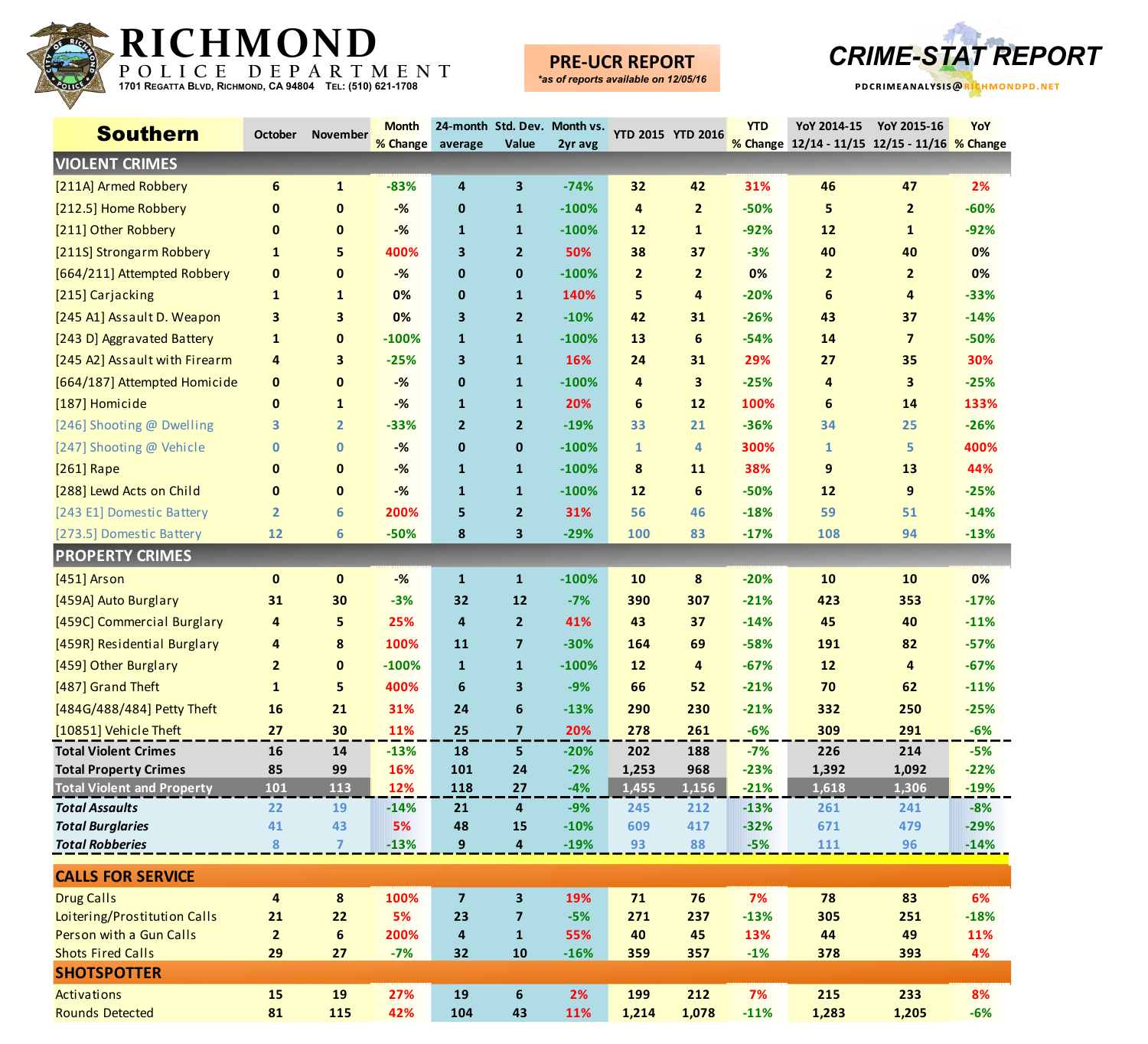![](_page_9_Picture_0.jpeg)

**PRE-UCR REPORT** 

![](_page_9_Picture_2.jpeg)

| <b>Southern</b>       | Jul          |    |              |              | Aug Sep Oct Nov         | Last 2 month<br>% Change | 24-month<br>average | Std. Dev.<br>Value | Month vs.<br>2yr avg % |     | YTD 2015 YTD 2016 | <b>YTD</b><br>% Change | YoY 2014-15<br>$12/14 - 11/15$ 12/15 - 11/16 | YoY 2015-16 | YoY<br>% Change |
|-----------------------|--------------|----|--------------|--------------|-------------------------|--------------------------|---------------------|--------------------|------------------------|-----|-------------------|------------------------|----------------------------------------------|-------------|-----------------|
|                       |              |    |              |              |                         |                          |                     |                    |                        |     |                   |                        |                                              |             |                 |
| Adult Arrests         | 45           | 49 | 64           | 48           | 37                      | $-23%$                   | 53                  | 12                 | $-30%$                 | 664 | 504               | $-24%$                 | 711                                          | 553         | $-22%$          |
| Juvenile Arrests      | $\mathbf 0$  | 3  | 3.           | 5            | 6                       | 20%                      | 3                   | 2 <sup>2</sup>     | 136%                   | 26  | 27                | 4%                     | 30                                           | 31          | 3%              |
|                       |              |    |              |              |                         |                          |                     |                    |                        |     |                   |                        |                                              |             |                 |
| <b>Felony Arrests</b> | 19           | 20 | 35           | 19           | 13                      | $-32%$                   | 21                  | 6                  | $-39%$                 | 243 | 211               | $-13%$                 | 255                                          | 230         | $-10%$          |
| Misdemeanor Arrests   | 14           | 16 | 18           | 20           | <b>16</b>               | $-20%$                   | 14                  | 4                  | 17%                    | 282 | 184               | $-35%$                 | 307                                          | 206         | $-33%$          |
| Turned Over           | 12           | 16 | 14           | 14           | 14                      | 0%                       | 54                  | 12                 | $-74%$                 | 165 | 136               | $-18%$                 | 179                                          | 148         | $-17%$          |
|                       |              |    |              |              |                         |                          |                     |                    |                        |     |                   |                        |                                              |             |                 |
| Arrestees Booked      | 42           | 49 | 65           | 52           | 39                      | $-25%$                   | $\mathbf{1}$        | $\mathbf{1}$       | 6586%                  | 681 | 505               | $-26%$                 | 729                                          | 558         | $-23%$          |
| Arrestees Cited       | $\mathbf{2}$ | 3  | $\mathbf{0}$ | $\mathbf{0}$ | $\overline{\mathbf{3}}$ | $-$ %                    | 55                  | 12                 | $-95%$                 | 8   | 13                | 63%                    | 11                                           | 13          | 18%             |
| Arrestees 849ed       | $\mathbf{1}$ | 0  | $\mathbf{2}$ | $\mathbf{1}$ | $\mathbf{1}$            | 0%                       | 55                  | 12                 | $-98%$                 | 1   | 13                | 1200%                  | $\mathbf{1}$                                 | 13          | 1200%           |
|                       |              |    |              |              |                         |                          |                     |                    |                        |     |                   |                        |                                              |             |                 |
| <b>Total Arrests</b>  | 45           | 52 | 67           | 53           | 43                      | $-19%$                   | 55                  | 12                 | $-22%$                 | 690 | 531               | $-23%$                 | 741                                          | 584         | $-21%$          |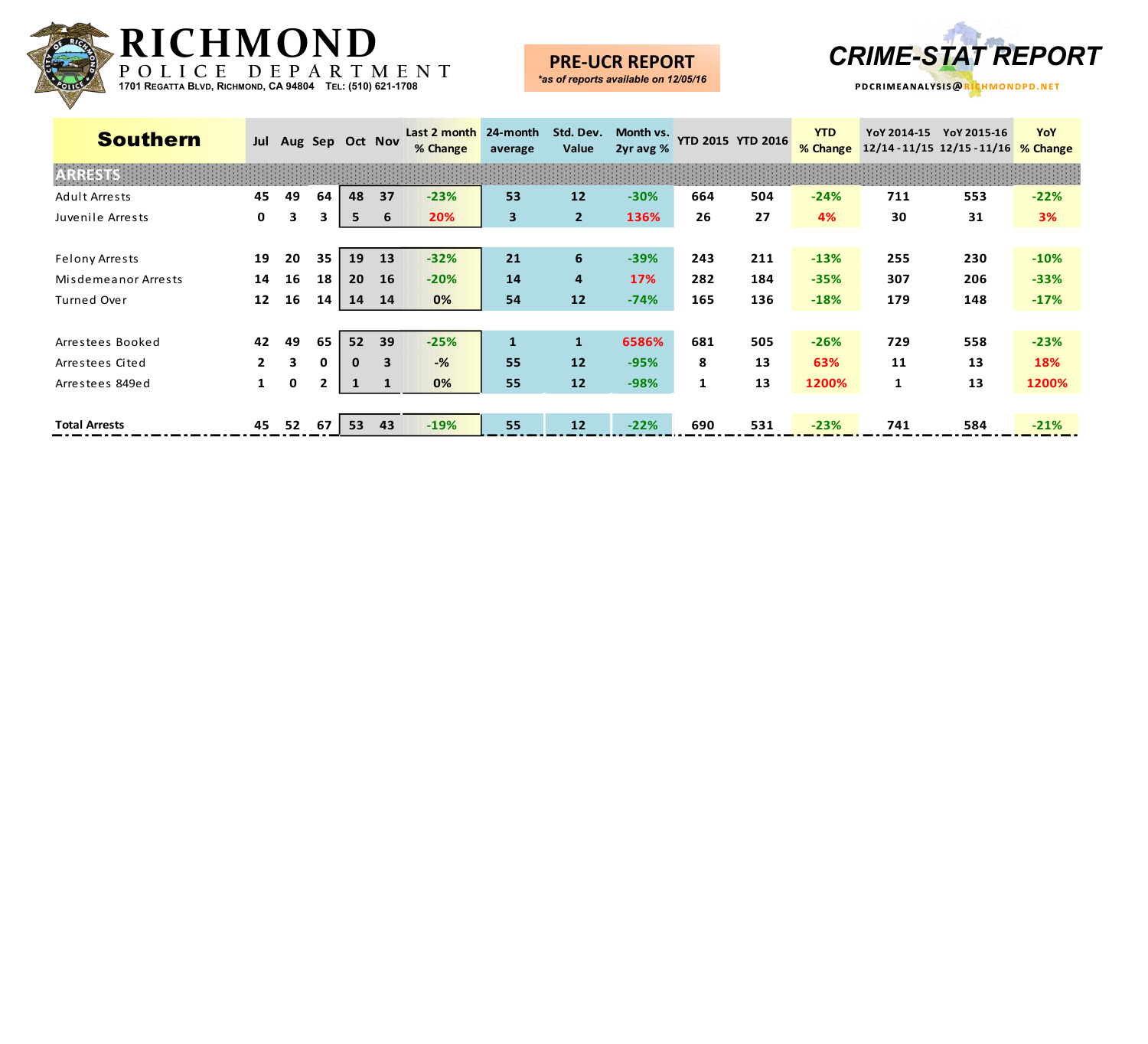![](_page_10_Picture_0.jpeg)

## **PRE-UCR REPORT**

![](_page_10_Picture_3.jpeg)

| <b>Central</b>                                    | <b>October</b> | <b>November</b> | <b>Month</b><br>% Change | average        | Value                         | 24-month Std. Dev. Month vs.<br>2yr avg | YTD 2015 YTD 2016 |              | <b>YTD</b>  | YoY 2014-15<br>% Change 12/14 - 11/15 12/15 - 11/16 % Change | YoY 2015-16    | YoY         |
|---------------------------------------------------|----------------|-----------------|--------------------------|----------------|-------------------------------|-----------------------------------------|-------------------|--------------|-------------|--------------------------------------------------------------|----------------|-------------|
| <b>VIOLENT CRIMES</b>                             |                |                 |                          |                |                               |                                         |                   |              |             |                                                              |                |             |
| [211A] Armed Robbery                              | 5              | $\overline{2}$  | $-60%$                   | 5              | 3                             | $-60%$                                  | 52                | 48           | $-8%$       | 69                                                           | 52             | $-25%$      |
| [212.5] Home Robbery                              | $\overline{2}$ | $\mathbf{1}$    | $-50%$                   | 0              | $\mathbf{1}$                  | 200%                                    | $\overline{2}$    | 5            | 150%        | 3                                                            | 5              | 67%         |
| [211] Other Robbery                               | $\mathbf 0$    | 5               | $-%$                     | $\mathbf{1}$   | $\mathbf{1}$                  | 900%                                    | 5                 | 6            | 20%         | 5                                                            | $\overline{7}$ | 40%         |
| [211S] Strongarm Robbery                          | 6              | $\overline{2}$  | $-67%$                   | 4              | $\overline{2}$                | $-46%$                                  | 41                | 43           | 5%          | 44                                                           | 45             | 2%          |
| [664/211] Attempted Robbery                       | $\mathbf 0$    | $\mathbf{1}$    | $-%$                     | $\mathbf 0$    | $\mathbf{1}$                  | 200%                                    | $\overline{4}$    | 3            | $-25%$      | 4                                                            | 4              | 0%          |
| [215] Carjacking                                  | $\mathbf{1}$   | 3               | 200%                     | $\mathbf{1}$   | $\mathbf{1}$                  | 188%                                    | 11                | 12           | 9%          | 13                                                           | 12             | $-8%$       |
| [245 A1] Assault D. Weapon                        | $\overline{7}$ | 6               | $-14%$                   | 5              | $\overline{2}$                | 27%                                     | 50                | 56           | 12%         | 57                                                           | 56             | $-2%$       |
| [243 D] Aggravated Battery                        | $\mathbf 0$    | $\mathbf{1}$    | $-%$                     | $\mathbf{1}$   | $\mathbf{1}$                  | $-20%$                                  | 13                | 13           | 0%          | 15                                                           | 15             | 0%          |
| [245 A2] Assault with Firearm                     | 4              | $\mathbf{1}$    | $-75%$                   | $\overline{2}$ | $\overline{2}$                | $-59%$                                  | 22                | 29           | 32%         | 23                                                           | 36             | 57%         |
| [664/187] Attempted Homicide                      | $\mathbf 0$    | $\mathbf 0$     | $-%$                     | $\mathbf 0$    | $\mathbf{1}$                  | $-100%$                                 | 6                 | $\mathbf{2}$ | $-67%$      | 6                                                            | $\overline{2}$ | $-67%$      |
| [187] Homicide                                    | $\mathbf 0$    | $\mathbf 0$     | $-%$                     | $\mathbf 0$    | $\mathbf{1}$                  | $-100%$                                 | 4                 | 6            | 50%         | 4                                                            | 6              | 50%         |
| [246] Shooting @ Dwelling                         | 3              | 6               | 100%                     | 3              | $\overline{2}$                | 112%                                    | 30                | 32           | 7%          | 32                                                           | 36             | 13%         |
| [247] Shooting @ Vehicle                          | $\mathbf{1}$   | $\overline{2}$  | 100%                     | $\mathbf{1}$   | $\mathbf{1}$                  | 129%                                    | 12                | 8            | $-33%$      | 12                                                           | 9              | $-25%$      |
| [261] Rape                                        | $\mathbf 0$    | $\mathbf 0$     | $-%$                     | $\mathbf{1}$   | $\mathbf{1}$                  | $-100%$                                 | 9                 | 11           | 22%         | 10                                                           | 11             | 10%         |
| [288] Lewd Acts on Child                          | $\mathbf{1}$   | $\overline{2}$  | 100%                     | $\mathbf{1}$   | $\mathbf{1}$                  | 41%                                     | 19                | 13           | $-32%$      | 21                                                           | 13             | $-38%$      |
| [243 E1] Domestic Battery                         | $\overline{7}$ | $\overline{4}$  | $-43%$                   | 6              | $\overline{2}$                | $-31%$                                  | 63                | 62           | $-2%$       | 72                                                           | 68             | $-6%$       |
| [273.5] Domestic Battery                          | 12             | 18              | 50%                      | 10             | 4                             | 73%                                     | 109               | 134          | 23%         | 113                                                          | 137            | 21%         |
| <b>PROPERTY CRIMES</b>                            |                |                 |                          |                |                               |                                         |                   |              |             |                                                              |                |             |
| [451] Arson                                       | $\mathbf{1}$   | $\mathbf{1}$    | 0%                       | $\mathbf{1}$   | $\mathbf{1}$                  | 9%                                      | 8                 | 11           | 38%         | 11                                                           | 11             | 0%          |
| [459A] Auto Burglary                              | 16             | 10              | $-38%$                   | 13             | 5                             | $-26%$                                  | 138               | 160          | 16%         | 145                                                          | 178            | 23%         |
| [459C] Commercial Burglary                        | $\mathbf{1}$   | $\mathbf 0$     | $-100%$                  | $\mathbf{2}$   | $\mathbf{1}$                  | $-100%$                                 | 25                | 14           | $-44%$      | 25                                                           | 15             | $-40%$      |
| [459R] Residential Burglary                       | 3              | $\overline{7}$  | 133%                     | 8              | $\mathbf{3}$                  | $-9%$                                   | 86                | 76           | $-12%$      | 99                                                           | 85             | $-14%$      |
| [459] Other Burglary                              | $\mathbf 0$    | $\mathbf 0$     | $-%$                     | $\mathbf 0$    | $\mathbf 0$                   | $-100%$                                 | 3                 | 0            | $-100%$     | 3                                                            | $\mathbf 0$    | $-100%$     |
| [487] Grand Theft                                 | $\overline{2}$ | $\mathbf 0$     | $-100%$                  | 3              | $\overline{2}$                | $-100%$                                 | 40                | 28           | $-30%$      | 42                                                           | 30             | $-29%$      |
| [484G/488/484] Petty Theft                        | 14             | 10              | $-29%$                   | 17             | 5                             | $-40%$                                  | 206               | 156          | $-24%$      | 232                                                          | 169            | $-27%$      |
| [10851] Vehicle Theft                             | 33             | 29              | $-12%$                   | 27             | 8                             | 9%                                      | 289               | 291          | <b>1%</b>   | 330                                                          | 310            | $-6%$       |
| <b>Total Violent Crimes</b>                       | 26             | 24              | $-8%$                    | 18             | 5                             | 37%                                     | 238               | 247          | 4%          | 274                                                          | 264            | $-4%$       |
| <b>Total Property Crimes</b>                      | 70             | 57              | $-19%$                   | <b>101</b>     | 24                            | -43%                                    | 795               | 736          | -7%         | 887                                                          | 798            | $-10%$      |
| <b>Total Violent and Property</b>                 | 96             | 81              | $-16%$                   | 118            | 27                            | $-31%$                                  | 1,033             | 983          | $-5%$       | 1,161                                                        | 1,062          | $-9%$       |
| <b>Total Assaults</b>                             | 30             | 30              | 0%                       | 21             | $\overline{\mathbf{4}}$       | 43%                                     | 267               | 302          | 13%         | 290                                                          | 320            | 10%         |
| <b>Total Burglaries</b><br><b>Total Robberies</b> | 20<br>14       | 17<br>14        | $-15%$<br>0%             | 48<br>9        | 15<br>$\overline{\mathbf{4}}$ | $-65%$<br>62%                           | 252<br>115        | 250<br>117   | $-1%$<br>2% | 272<br>138                                                   | 278<br>125     | 2%<br>$-9%$ |
|                                                   |                |                 |                          |                |                               |                                         |                   |              |             |                                                              |                |             |
| <b>CALLS FOR SERVICE</b>                          |                |                 |                          |                |                               |                                         |                   |              |             |                                                              |                |             |
| Drug Calls                                        | 5              | 5               | 0%                       | ${\bf 8}$      | $\overline{\mathbf{3}}$       | $-38%$                                  | 96                | 87           | $-9%$       | 100                                                          | 95             | $-5%$       |
| Loitering/Prostitution Calls                      | 15             | 8               | $-47%$                   | 16             | 6                             | $-50%$                                  | 211               | 155          | $-27%$      | 220                                                          | 165            | $-25%$      |
| Person with a Gun Calls                           | 9              | 12              | 33%                      | $\bf 6$        | $\overline{\mathbf{3}}$       | 95%                                     | 60                | 76           | 27%         | 68                                                           | 80             | 18%         |
| <b>Shots Fired Calls</b>                          | 30             | 26              | $-13%$                   | 38             | 12                            | $-32%$                                  | 394               | 414          | 5%          | 437                                                          | 477            | 9%          |
| <b>SHOTSPOTTER</b>                                |                |                 |                          |                |                               |                                         |                   |              |             |                                                              |                |             |
| Activations                                       | 20             | 22              | 10%                      | 28             | 10                            | $-20%$                                  | 291               | 291          | 0%          | 329                                                          | 335            | 2%          |
| <b>Rounds Detected</b>                            | 75             | 117             | 56%                      | 142            | 64                            | $-17%$                                  | 1,505             | 1,504        | 0%          | 1,658                                                        | 1,745          | 5%          |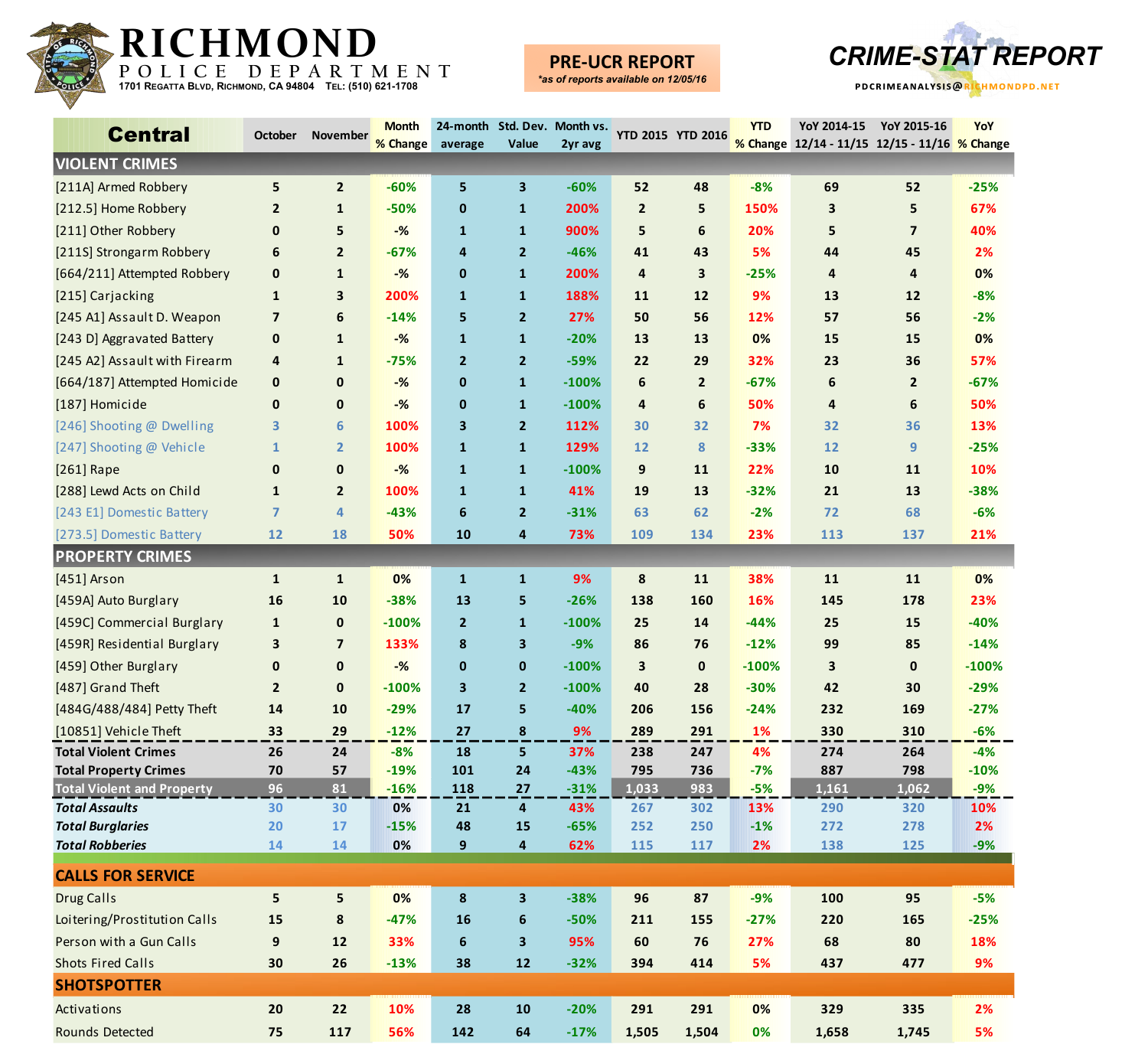![](_page_11_Picture_0.jpeg)

**PRE-UCR REPORT** *\*as of reports available on 12/05/16*

![](_page_11_Picture_2.jpeg)

| <b>Central</b>       | Jul          | Aug Sep Oct Nov |    |              |                         | % Change | Average                 | Value          | Last 2 month 24-month Std. Dev. Month vs. 2yr<br>avg % |              | <b>YTD 2015 YTD 2016</b> | <b>YTD</b><br>% Change | YoY 2014-15    | YoY 2015-16<br>12/14 - 11/15 12/15 - 11/16 % Change | YoY    |
|----------------------|--------------|-----------------|----|--------------|-------------------------|----------|-------------------------|----------------|--------------------------------------------------------|--------------|--------------------------|------------------------|----------------|-----------------------------------------------------|--------|
| ESTIST               |              |                 |    |              |                         |          |                         |                |                                                        |              |                          |                        |                |                                                     |        |
| <b>Adult Arrests</b> | 34           | 54              | 50 | 65           | 49                      | $-25%$   | 56                      | 9              | $-13%$                                                 | 649          | 603                      | $-7%$                  | 705            | 645                                                 | $-9%$  |
| Juvenile Arrests     | 0            | 4               | 6  | 3            | 4                       | 33%      | $\overline{\mathbf{3}}$ | $\overline{2}$ | 37%                                                    | 33           | 34                       | 3%                     | 34             | 36                                                  | 6%     |
|                      |              |                 |    |              |                         |          |                         |                |                                                        |              |                          |                        |                |                                                     |        |
| Felony Arrests       | 16           | 22              | 20 | 36           | 21                      | $-42%$   | 23                      | 6              | $-7%$                                                  | 258          | 254                      | $-2%$                  | 275            | 271                                                 | $-1%$  |
| Misdemeanor Arrests  | 8            | 19              | 24 | 23           | 20                      | $-13%$   | 14                      | 5              | 45%                                                    | 273          | 231                      | $-15%$                 | 292            | 251                                                 | $-14%$ |
| <b>Turned Over</b>   | 10           | 17              | 12 | 9            | 12                      | 33%      | 58                      | 10             | $-79%$                                                 | 151          | 152                      | 1%                     | 172            | 159                                                 | $-8%$  |
|                      |              |                 |    |              |                         |          |                         |                |                                                        |              |                          |                        |                |                                                     |        |
| Arrestees Booked     | 34           | 56              | 55 | 67           | 50                      | $-25%$   | $\mathbf{0}$            | $\mathbf{0}$   | 23900%                                                 | 668          | 620                      | $-7%$                  | 722            | 664                                                 | $-8%$  |
| Arrestees Cited      | $\mathbf{0}$ |                 |    | $\mathbf{0}$ | $\overline{\mathbf{3}}$ | $-$ %    | 59                      | 10             | $-95%$                                                 | 12           | 14                       | 17%                    | 15             | 14                                                  | $-7%$  |
| Arrestees 849ed      | $\mathbf{0}$ | 1               | 0  |              | $\mathbf 0$             | $-100%$  | 59                      | 10             | $-100%$                                                | $\mathbf{2}$ | 3                        | 50%                    | $\overline{2}$ | 3                                                   | 50%    |
|                      |              |                 |    |              |                         |          |                         |                |                                                        |              |                          |                        |                |                                                     |        |
| <b>Total Arrests</b> | 34           | 58              | 56 | 68           | 53                      | $-22%$   | 59                      | 10             | $-10%$                                                 | 682          | 637                      | $-7%$                  | 739            | 681                                                 | $-8%$  |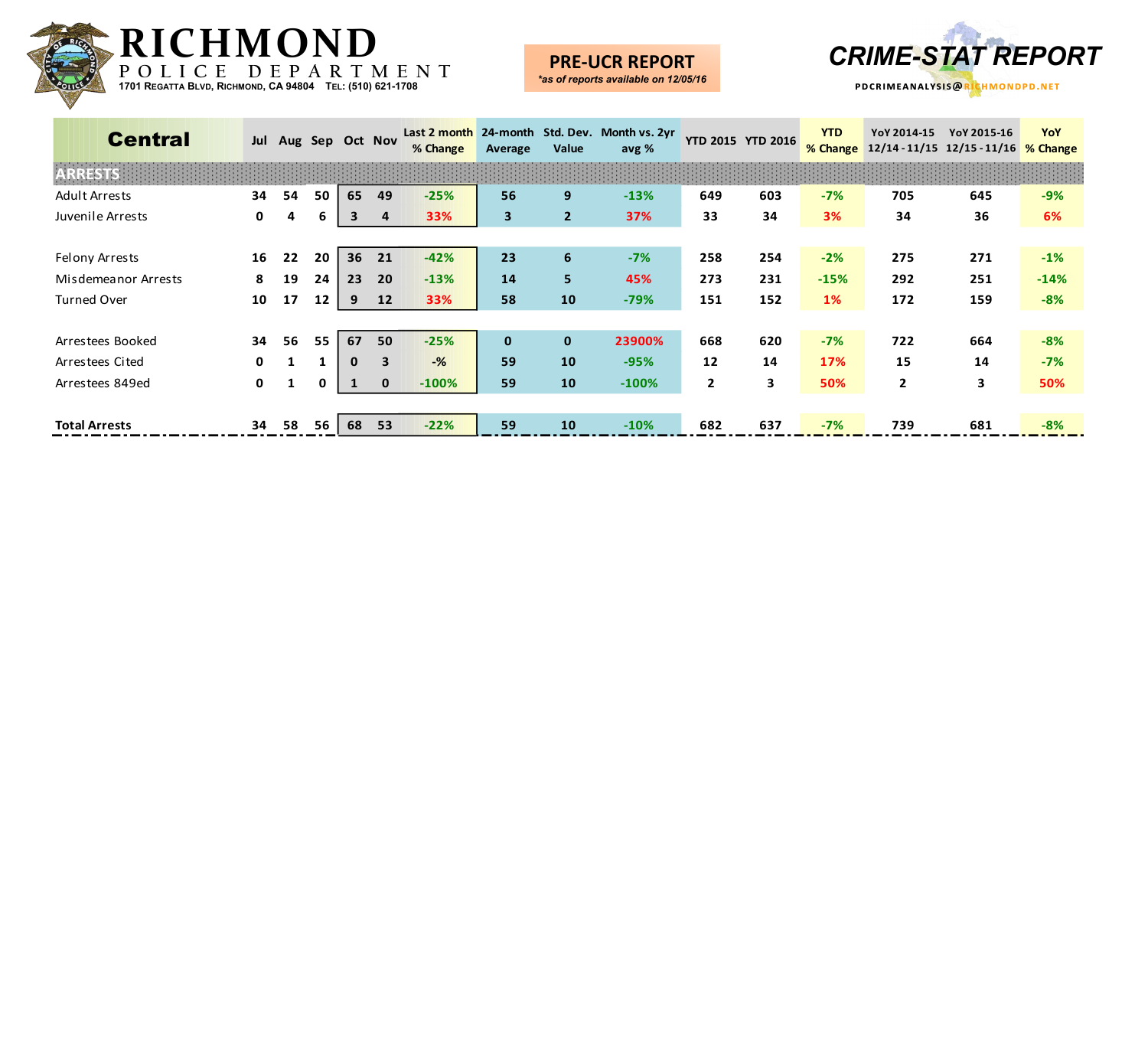![](_page_12_Picture_0.jpeg)

### **PRE-UCR REPORT**

![](_page_12_Picture_4.jpeg)

| <b>Northern</b>                   | <b>October</b>          | November       | <b>Month</b> |                |                         | 24-month Std. Dev. Month vs. YTD 2015 YTD 2016 |                         |                | <b>YTD</b> | YoY 2014-15             | YoY 2015-16            | YoY    |
|-----------------------------------|-------------------------|----------------|--------------|----------------|-------------------------|------------------------------------------------|-------------------------|----------------|------------|-------------------------|------------------------|--------|
|                                   |                         |                | % Change     | average        | Value                   | 2yr avg                                        |                         |                |            | % Change 12/14 - 11/15  | 12/15 - 11/16 % Change |        |
| <b>VIOLENT CRIMES</b>             |                         |                |              |                |                         |                                                |                         |                |            |                         |                        |        |
| [211A] Armed Robbery              | $\mathbf{2}$            | 6              | 200%         | 5              | 3                       | 24%                                            | 73                      | 33             | $-55%$     | 77                      | 39                     | $-49%$ |
| [212.5] Home Robbery              | 0                       | $\mathbf{0}$   | $-%$         | $\mathbf{1}$   | $\mathbf{1}$            | $-100%$                                        | 6                       | 6              | 0%         | 6                       | 6                      | 0%     |
| [211] Other Robbery               | 0                       | 5              | $-%$         | $\mathbf{1}$   | $\mathbf{1}$            | 422%                                           | 15                      | 8              | $-47%$     | 15                      | 8                      | $-47%$ |
| [211S] Strongarm Robbery          | 9                       | $\overline{2}$ | $-78%$       | 4              | $\overline{2}$          | $-52%$                                         | 40                      | 48             | 20%        | 48                      | 51                     | 6%     |
| [664/211] Attempted Robbery       | 1                       | 0              | $-100%$      | $\mathbf 0$    | $\mathbf{1}$            | $-100%$                                        | 5                       | $\mathbf{1}$   | $-80%$     | 5                       | $\mathbf{2}$           | $-60%$ |
| [215] Carjacking                  | 3                       | $\mathbf{0}$   | $-100%$      | $\mathbf{1}$   | $\mathbf{1}$            | $-100%$                                        | 10                      | 9              | $-10%$     | 10                      | 9                      | $-10%$ |
| [245 A1] Assault D. Weapon        | 4                       | 5              | 25%          | 4              | $\overline{2}$          | 26%                                            | 44                      | 43             | $-2%$      | 49                      | 46                     | $-6%$  |
| [243 D] Aggravated Battery        | $\mathbf{2}$            | $\mathbf{1}$   | $-50%$       | $\mathbf{1}$   | $\mathbf{1}$            | $-23%$                                         | 12                      | 17             | 42%        | 14                      | 17                     | 21%    |
| [245 A2] Assault with Firearm     | 1                       | 0              | $-100%$      | $\mathbf{1}$   | $\mathbf{1}$            | $-100%$                                        | 11                      | 9              | $-18%$     | 13                      | 10                     | $-23%$ |
| [664/187] Attempted Homicide      | 0                       | 0              | $-%$         | $\mathbf{0}$   | $\mathbf 0$             | $-100%$                                        | 4                       | $\mathbf 0$    | $-100%$    | 4                       | 1                      | $-75%$ |
| [187] Homicide                    | $\mathbf{1}$            | 0              | $-100%$      | $\mathbf{0}$   | $\mathbf{1}$            | $-100%$                                        | $\overline{7}$          | 3              | $-57%$     | $\overline{\mathbf{z}}$ | 4                      | $-43%$ |
| [246] Shooting @ Dwelling         | 3                       | $\overline{2}$ | $-33%$       | $\overline{2}$ | $\mathbf{1}$            | 20%                                            | 12                      | 23             | 92%        | 15                      | 25                     | 67%    |
| [247] Shooting @ Vehicle          | 0                       | 0              | $-%$         | $\mathbf 0$    | $\mathbf{0}$            | $-100%$                                        | 3                       | $\overline{2}$ | $-33%$     | 3                       | $\mathbf 2$            | $-33%$ |
| [261] Rape                        | $\mathbf{2}$            | 0              | $-100%$      | $\mathbf{1}$   | $\mathbf{1}$            | $-100%$                                        | 11                      | 10             | $-9%$      | 13                      | 11                     | $-15%$ |
| [288] Lewd Acts on Child          | 0                       | 1              | $-%$         | $\mathbf{1}$   | $\mathbf{1}$            | 41%                                            | 10                      | 5              | $-50%$     | 11                      | 6                      | $-45%$ |
| [243 E1] Domestic Battery         | 5                       | 5              | 0%           | 5              | $\overline{2}$          | $-7%$                                          | 59                      | 61             | 3%         | 66                      | 63                     | $-5%$  |
| [273.5] Domestic Battery          | 13                      | 9              | $-31%$       | 8              | 3                       | 7%                                             | 85                      | 95             | 12%        | 97                      | 104                    | 7%     |
| <b>PROPERTY CRIMES</b>            |                         |                |              |                |                         |                                                |                         |                |            |                         |                        |        |
| [451] Arson                       | 0                       | 0              | $-%$         | $\mathbf{1}$   | $\mathbf{1}$            | $-100%$                                        | $\overline{\mathbf{z}}$ | 10             | 43%        | $\overline{7}$          | 10                     | 43%    |
| [459A] Auto Burglary              | 36                      | 25             | $-31%$       | 29             | 8                       | $-14%$                                         | 318                     | 298            | $-6%$      | 364                     | 337                    | $-7%$  |
| [459C] Commercial Burglary        | $\overline{\mathbf{z}}$ | 3              | $-57%$       | $\overline{7}$ | 3                       | $-54%$                                         | 68                      | 71             | 4%         | 75                      | 83                     | 11%    |
| [459R] Residential Burglary       | 11                      | 14             | 27%          | 19             | 6                       | $-28%$                                         | 222                     | 195            | $-12%$     | 249                     | 215                    | $-14%$ |
| [459] Other Burglary              | $\mathbf{2}$            | 3              | 50%          | $\mathbf{1}$   | $\mathbf{1}$            | 279%                                           | 10                      | 8              | $-20%$     | 11                      | 8                      | $-27%$ |
| [487] Grand Theft                 | $\overline{\mathbf{z}}$ | 4              | $-43%$       | 10             | 3                       | $-59%$                                         | 99                      | 107            | 8%         | 117                     | 117                    | 0%     |
| [484G/488/484] Petty Theft        | 42                      | 29             | $-31%$       | 38             | 10                      | $-23%$                                         | 450                     | 376            | $-16%$     | 493                     | 407                    | $-17%$ |
| [10851] Vehicle Theft             | 60                      | 45             | $-25%$       | 47             | $\overline{7}$          | $-4%$                                          | 520                     | 509            | $-2%$      | 569                     | 560                    | $-2%$  |
| <b>Total Violent Crimes</b>       | 25                      | 20             | $-20%$       | 22             | 6                       | $-9%$                                          | 248                     | 192            | $-23%$     | 272                     | 210                    | $-23%$ |
| <b>Total Property Crimes</b>      | 165                     | 123            | $-25%$       | 151            | 21                      | $-18%$                                         | 1,694                   | 1,574          | $-7%$      | 1,885                   | 1,737                  | $-8%$  |
| <b>Total Violent and Property</b> | <b>190</b>              | 143            | $-25%$       | 173            | 23                      | $-17%$                                         | 1,942                   | 1,766          | $-9%$      | 2,157                   | 1,947                  | $-10%$ |
| <b>Total Assaults</b>             | 26                      | 20             | $-23%$       | 72             | $\overline{7}$          | $-72%$                                         | 222                     | 228            | 3%         | 873                     | 860                    | $-1%$  |
| <b>Total Burglaries</b>           | 56                      | 45             | $-20%$       | 138            | 25                      | $-67%$                                         | 618                     | 572            | $-7%$      | 699                     | 643                    | $-8%$  |
| <b>Total Robberies</b>            | 15                      | 13             | $-13%$       | 35             | 8                       | $-63%$                                         | 149                     | 105            | $-30%$     | 161                     | 115                    | $-29%$ |
| <b>CALLS FOR SERVICE</b>          |                         |                |              |                |                         |                                                |                         |                |            |                         |                        |        |
| Drug Calls                        | 10                      | 8              | $-20%$       | $\overline{7}$ | $\overline{2}$          | 8%                                             | 82                      | 85             | 4%         | 87                      | 91                     | 5%     |
| Loitering/Prostitution Calls      | 32                      | 23             | $-28%$       | 18             | $\overline{\mathbf{z}}$ | 26%                                            | 174                     | 238            | 37%        | 188                     | 251                    | 34%    |
| Person with a Gun Calls           | 4                       | 6              | 50%          | 4              | $\overline{2}$          | 37%                                            | 48                      | 47             | $-2%$      | 53                      | 52                     | $-2%$  |
| Shots Fired Calls                 | 34                      | 33             | $-3%$        | 27             | ${\bf 8}$               | 20%                                            | 290                     | 310            | 7%         | 312                     | 347                    | 11%    |
| <b>SHOTSPOTTER</b>                |                         |                |              |                |                         |                                                |                         |                |            |                         |                        |        |
| Activations                       | 9                       | 14             | 56%          | 9              | 4                       | 55%                                            | 88                      | 96             | 9%         | 104                     | 113                    | 9%     |
| Rounds Detected                   | 34                      | 71             | 109%         | 37             | 24                      | 91%                                            | 345                     | 406            | 18%        | 383                     | 509                    | 33%    |